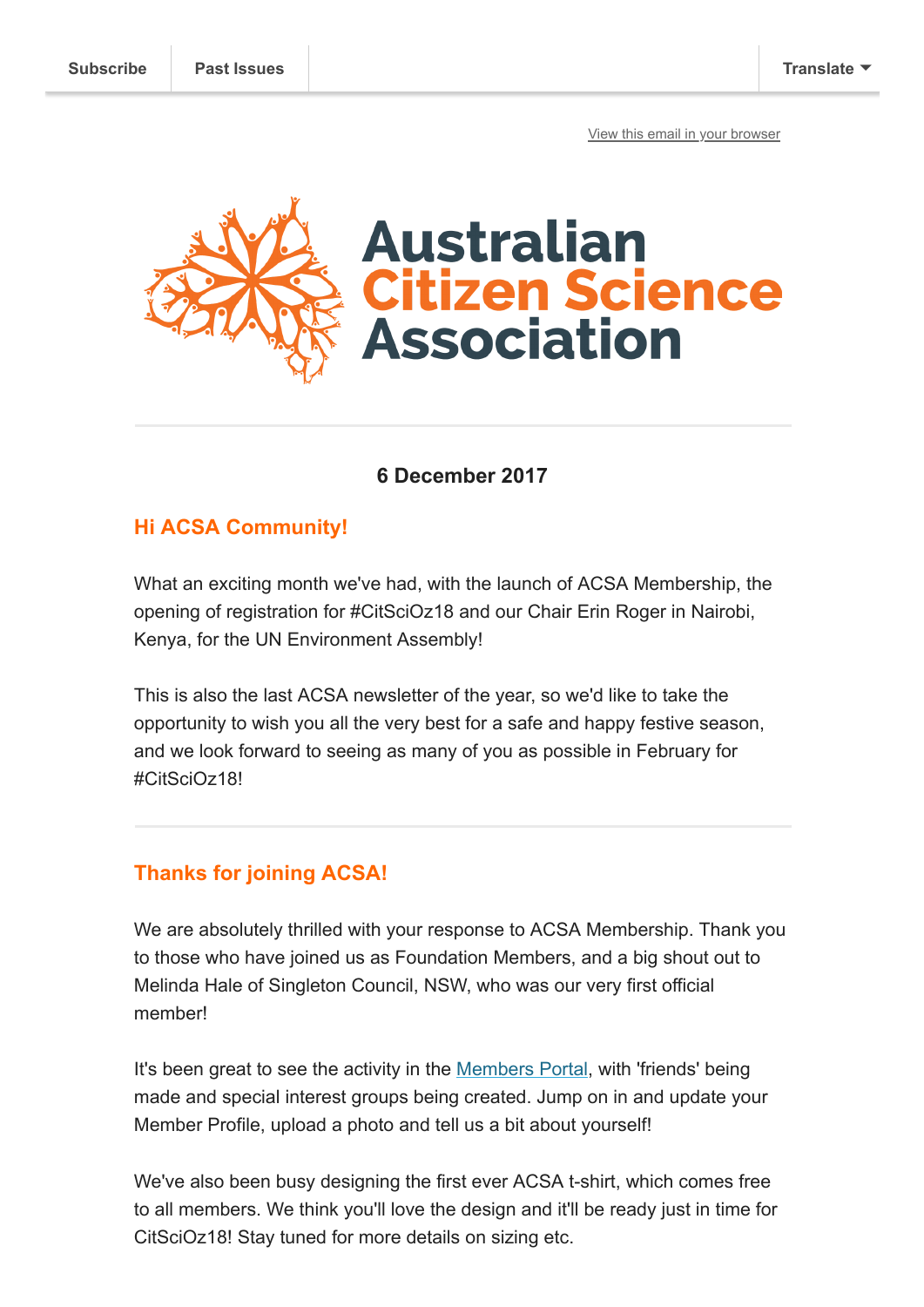board [here,](https://www.citizenscience.org.au/join-now/) and don't forget, ACSA Membership gives you discounted registration fees for #CitSciOz18. But hurry...early bird registration closes on December 15th so make sure you don't miss out!

If yo[u want to join our](https://us9.campaign-archive.com/home/?u=bf6c4fb11671f5919db89feda&id=40b221ed15) growing community of ACSA Members, please jump on

### **#CitSciOz18 - Conference Update**

**Registration:** It's great to see the registrations flowing in for the conference. Have you registered yet? Early bird registrations close next Friday 15 December, so if you want to enjoy a discounted price make sure you complete your registration online by this date. Further conference discounts apply for ACSA Members, so be sure to [sign up](http://www.citizenscience.org.au/join-now/) as a member first.

#### [Conference Registration Site](https://pecbookings.eventsair.com/citscioz18/registration/Site/Register)

**Workshops:** We now have five pre-conference workshops scheduled for the Wednesday morning, as well as two on the Wednesday afternoon. Registrations for the workshops are essential, and can be completed during the conference registration process. To help you decide which one/s to attend, please have a look at the abstracts via our [online agenda](https://pecbookings.eventsair.com/QuickEventWebsitePortal/citscioz18/onlineagenda/Agenda).

**Public Lecture:** Registrations are now open for the free public lecture, to be given by two of our keynotes Amy Sterling and Caren Cooper, on Thursday 8th Feb. This is a \*free\* event and everyone is invited to attend! Please feel free to distribute the following link to your friends, colleagues and networks, and encourage them to register:

[https://pecbookings.eventsair.com/citscioz18/publiclecture](https://pecbookings.eventsair.com/citscioz18/publiclecture/Site/Register)

**Social Activities:** Plan ahead for your #CitSciOz18 socializing! We've got a live episode of "[The Wholesome Show"](http://wholesomeshow.com/) at Adelaide's oldest licenced pub, a screening of "The Crowd & The Cloud", the opening and closing receptions of course and some fantastic weekend trips to Adelaide's famous wine regions. [Check out our website for more details on the evening events and weekend](https://citizenscience.org.au/citscioz18-conference-information/post-conference-tours/) tours.

**Don't forget to Offset!:** Buy carbon offsets when booking your travel and go in the draw to win a fantastic prize! More details coming soon...

**Sponsor Thank you:** ACSA would like to thank all of the generous sponsors who are supporting #CitSciOz18. We'd like to extend particular thanks to our wonderful Local Partner and Gold and Silver sponsors: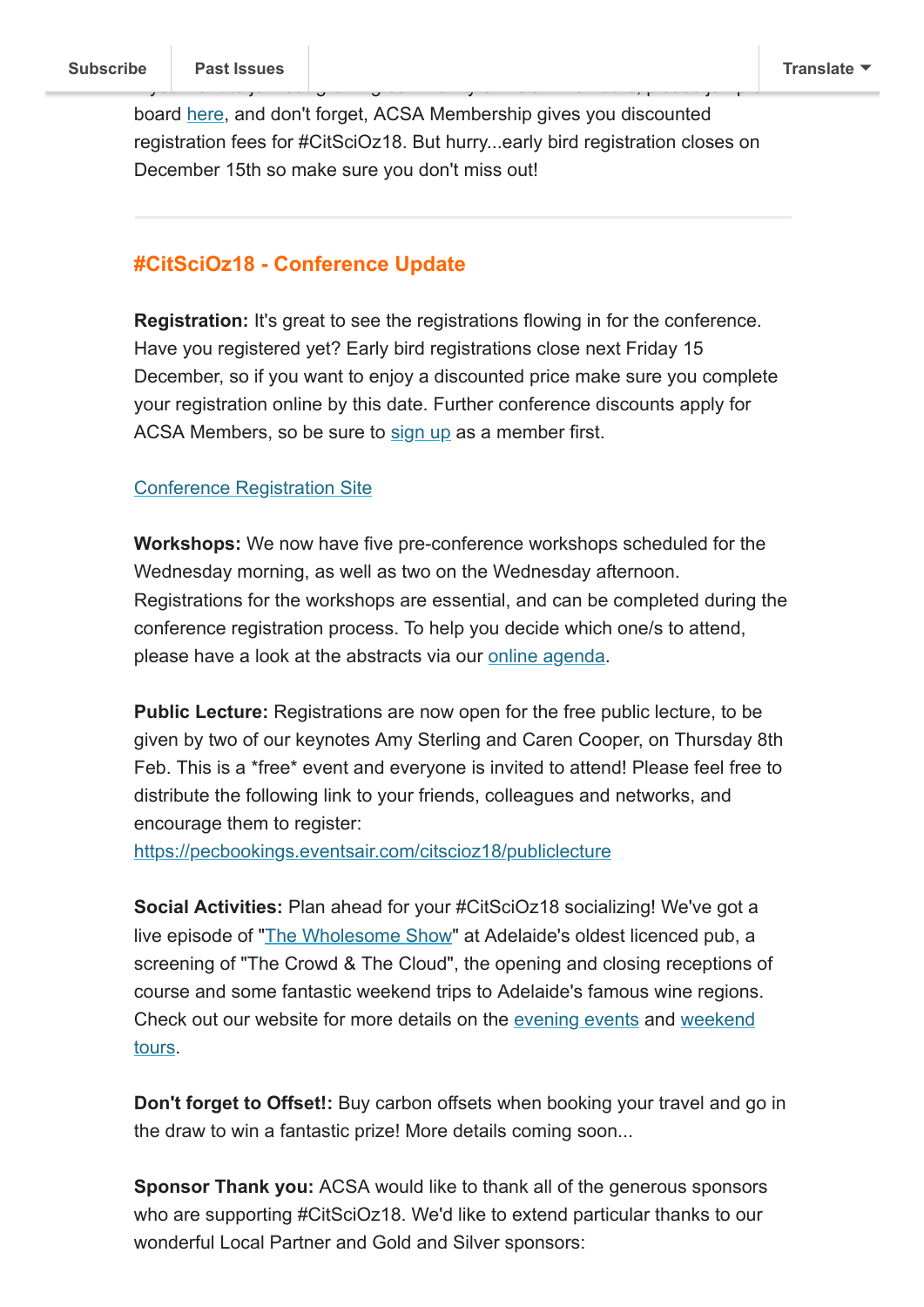

# **Erin and ACSA @ UNEP!**

Our Chair Erin has just had the amazing opportunity to attend the third meeting of the UN Environment Assembly, held from 4-6 December in Nairobi, Kenya!

UNEP have been increasingly excited about citizen science, and in an effort to become more involved they invited a global citizen science delegation (including representatives from CSA, ECSA, ACSA and CitSciAsia) to attend the new Science-Policy Business Forum for the Environment.



UNEP Executive Director Erik Solheim highlighting citizen science at the end of his Science-Policy Business plenary speech.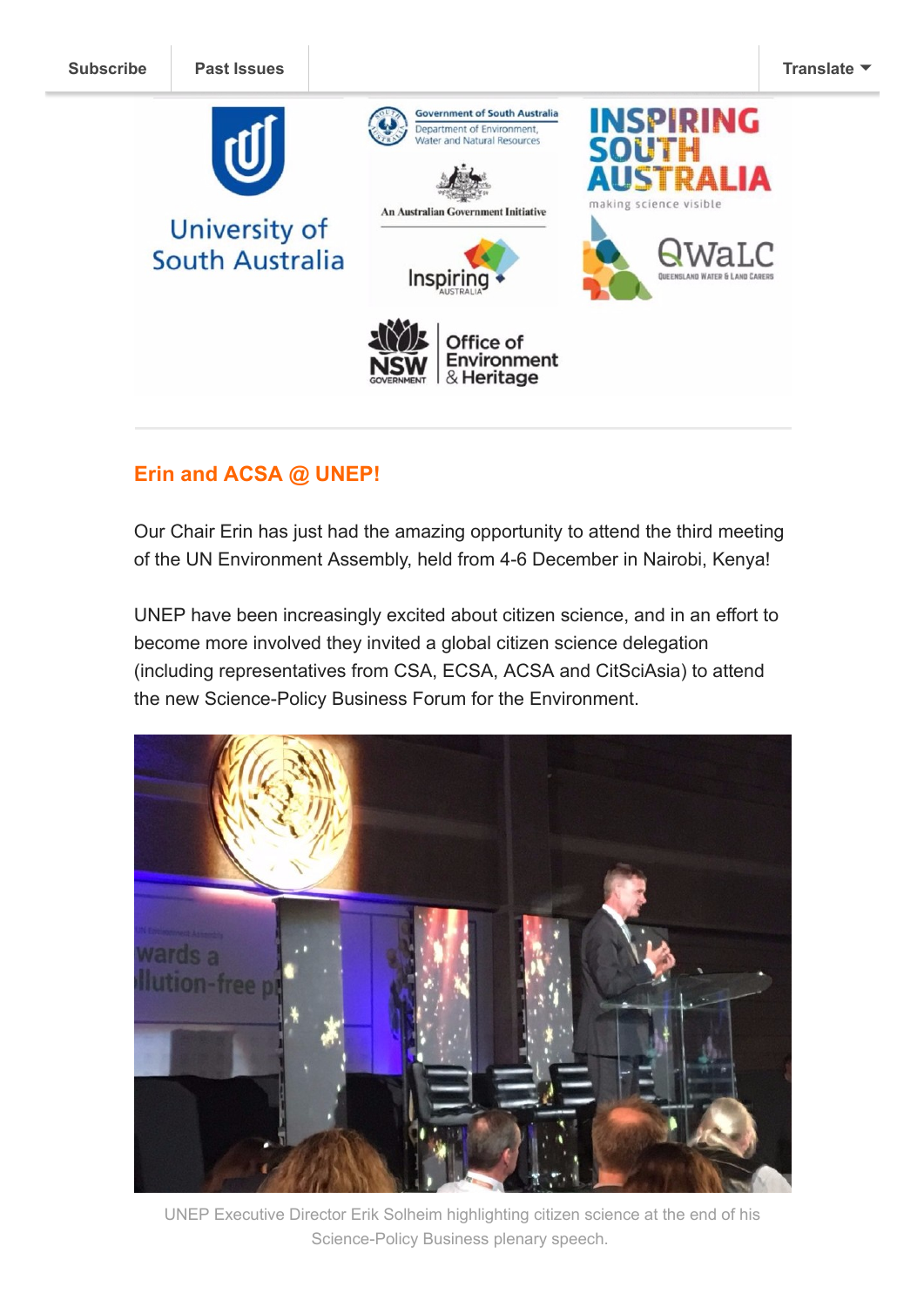association and also included the launch of the new Global Citizen Science Consortium!

This new Consortium will seek to network and build capacity for organisations that support citizen science around the world. As a 'network-of-networks', the Consortium will advance citizen science as a global practice by working with emerging networks to expand citizen science to new geographies, as well as identifying new research and application areas.

If anyone is keen to learn more about this initaitive, you are welcome to contact Anne Bowser of The Wilson Center, [anne.bowser@wilsoncenter.org.](mailto:anne.bowser@wilsoncenter.org)



Meeting at the United States International University, Nairobi, Kenya, with the Vice Chancellor, Chancellor, faculty staff, students and representatives from ECSA, CSA, ACSA and other interested parties from around the world.

**Please consider helping spread the word about ACSA by sharing this newsletter with people engaged in citizen science! Thank you for your continued support and interest in ACSA.** If you have any questions, please don't hesitate to contact us: [info.acsa01@gmail.com](mailto:info.acsa01@gmail.com) or via our [website](http://csna.gaiaresources.com.au/wordpress/contact-us/). Erin, Stephanie, Alexis, Ellie, Jessie, Kylie, Jenn, Paul and Amy